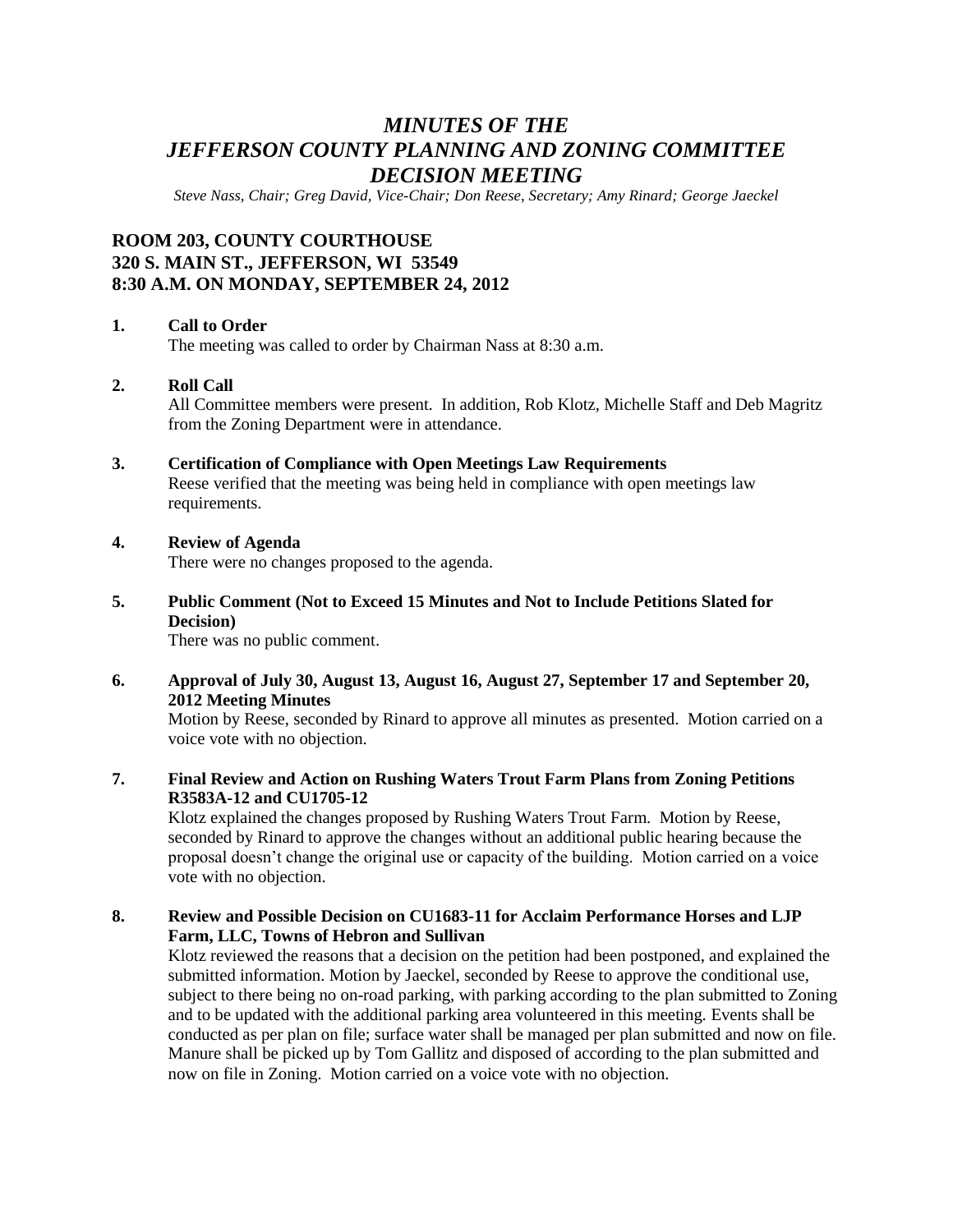**9. Discussion and Possible Decision Regarding Sec. 11.04(f)6 for Replacement of an Existing Farm Residence Built Before January 15, 1975 when the Residence Was Fire-Razed, Such as the Property at N3803 Duck Creek Road, Town of Jefferson** Klotz explained, and noted that the house at N3803 Duck Creek Road burned 4-5 years ago. The Committee, in this case, found that even though the home was removed several years ago, it could be considered an existing residence under Sec. 11.04(f)6 of the Jefferson County Zoning Ordinance. Motion by Nass, seconded by Reese to allow replacement of the home at N3803 Duck Creek Road without rezoning the property. Motion carried on a voice vote with no objection. The Committee further instructed staff to bring similar issues where a home had been removed to a meeting for discussion and decision on how to proceed.

### *SEE INDIVIDUAL FILES FOR A COMPLETE RECORD OF THE FOLLOWING DECISIONS:*

**10. Decisions on Petitions Presented in Public Hearing on September 20, 2012: APPROVE WITH CONDITIONS** R3604A-12 – Rohn Jack & Kathleen Findlay, **W2987 Piper Road**, Town of Cold Spring on a motion by Jaeckel, seconded by David. Motion carried on a voice vote with no objection.

**APPROVE WITH CONDITIONS** R3605A-12 – Wayne Burnett, **W5095 River Drive**, Town of Farmington on a motion by Jaeckel, seconded by Rinard. Motion carried on a voice vote with no objection.

**APPROVE WITH CONDITIONS** R3606A-12 – Linda Maasz-Schaller/J & W Stasch Trust Property, **N794 CTH K**, Town of Koshkonong on a motion by Reese, seconded by Jaeckel. Motion carried on a voice vote with no objection.

**APPROVE** R3607A-12 on a motion by Reese, seconded by David & R3608A-12 on a motion by Reese, seconded by Jaeckel – Lots & Land Real Estate LLC, c/o Pete Gross, **CTH B**, Town of Concord. Both motion carried on voice votes with no objections.

**APPROVE** R3609A-12 on a motion by Reese, seconded by Jaeckel & R3610A-12 on a motion by Reese, seconded by David – Lots & Land Real Estate LLC, c/o Pete Gross, **CTH B & Morgans Road**, Town of Concord. Both motions carried on voice votes with no objection. **APPROVED WITH CONDITIONS** CU1716-12 – Thomas & Debra Kopps, **W5977 Lieberman Road**, Town of Koshkonong on a motion by Jaeckel, seconded by David. Motion carried on a voice vote with no objection.

**APPROVED WITH CONDITIONS** CU1717-12 – Chad Londre/Rubidell Resort Condo Association, Inc. Property, **W6940 Rubidell Road**, Town of Milford on a motion by Reese, seconded by Jaeckel. Motion carried on a voice vote with no objection.

**APPROVED WITH CONDITIONS** CU1718-12 – Norman Stanley/Stanley Real Estate LLC Property, **W8639 Kuehn Road**, Town of Sumner on a motion by Reese, seconded by Jaeckel. Motion carried on a voice vote with no objection.

**APPROVED WITH CONDITIONS** R3611A-12-Jefferson County Map Amendment for County Parks on a motion by Reese, seconded by David. Motion carried on a voice vote with no objection.

#### **11. Future Agenda Items**

There were no suggestions for future agenda items.

#### **12. Upcoming Meeting Dates**

October 15, 2012, 8:00 a.m. – Site Inspections Beginning in Courthouse Room 203 **(Reese will be absent)**

October 18, 2012, 7:00 p.m. – Public Hearing in Courthouse Room 205 **(David will be absent)** October 29, 2012, 8:30 a.m. – Decision Meeting in Courthouse Room 203 **(David may be absent)**

November 12, 2012, 8:00 a.m. – Site Inspections Beginning in Courthouse Room 203